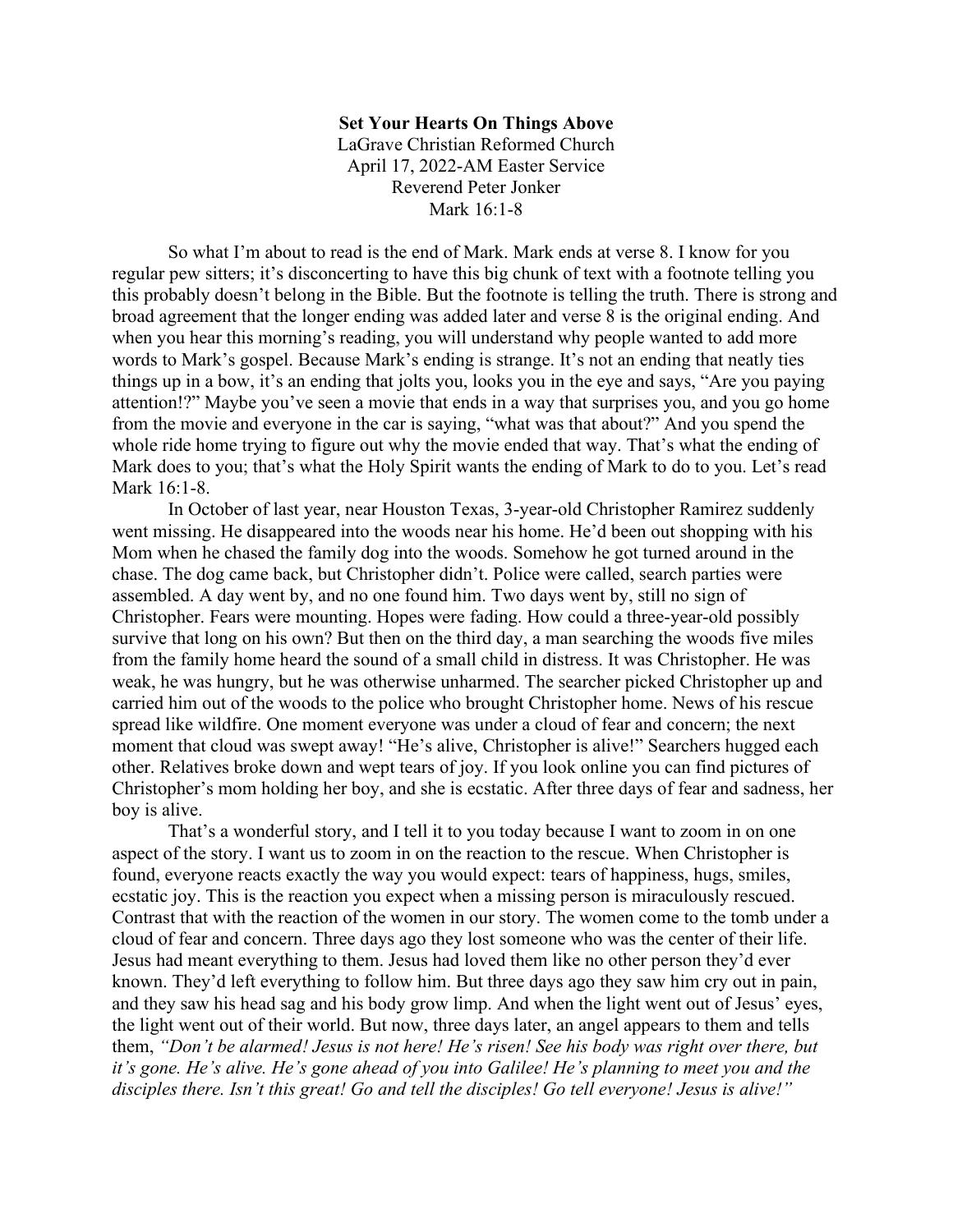What's the reaction to this "rescue?" Do the women weep tears of joy? Do they embrace one another and say, "Oh thank goodness! Praise the Lord!" Do they smile and laugh and sing? Nope. "*Trembling and bewildered, the women went out and fled from the tomb. They said nothing to anyone because they were afraid."* The women receive wonderful news, life changing news, world changing news, but instead of rejoicing, they tremble and run.

Can we just stop for a moment and realize how the reaction of these women completely runs against the good news of the angel? The good news of the resurrection is proclaimed to them, and they completely fail to live out of it. The angel says to them Don't be alarmed! Don't be afraid. And what do the women do? They are trembling and bewildered and scared out of their minds. The angel says to them, "Go tell the disciples and Peter!" And what do the women do? They say nothing to anyone. The angel tells them to go to Galilee. It's not a direct command, but that's clearly the implication of his words. "He is going ahead of you into Galilee! There you will see him!!" There's no direct command, but the implication is: "Go to Galilee! Jesus is waiting for you there!" And what do the women do? They flee from the tomb. The angel gives them a clear path to walk, but their steps are not guided by the reassuring voice of the angel; they flee, which is to say, their steps are guided by the voice of their fear.

So the women completely fail to follow the angel's instruction. I don't want to pile it on, but there is one other way in which they fail: they react with fear and confusion even though Jesus told them this would happen. All this is "just as he told you," says the angel. Jesus had told them that he would rise at least three times!!! Mark 8, Mark 9 and Mark 10. "The Son of Man must suffer and he must be crucified, but after three days he will rise again." Three times he said this. Mark 8:32 says, he spoke plainly to them about these things. He didn't use parables, he didn't use the strange symbolic language of a book like Revelation, to describe these events–he told them plainly: I will rise from the dead. And still they flee.

It's tempting to look at all this and think, 'Wow what's the matter with these women!? How could they react that way to such good news?! Why didn't they rejoice like normal people?!' But to do that is to miss the point of Mark's ending. When the Holy Spirit inspires Mark to end his gospel this way, He is holding up a mirror. Ponder this strange ending long enough, reflect on it long enough, and you realize that when you're looking at these three women, you are looking at yourself. Watch these women long enough and you say, "That's me! That's us! Every single day!"

We are just like them. Has the good news been announced to us? Have we been told, 'He is not here, He is risen!?' Yes. We've shared that news with you many times this morning. Is this good news 'just as we have been told?' Have we been given advance notice of God's plans to raise his son and defeat evil and to make all things new? Yes! Most of us have heard about God's plan for our lives and this world our whole life.

And having heard this good news, do we live lives of fearless joy? Not really. In short bursts maybe. For a few glorious moments maybe. But if we are honest, a lot of our life is spent in the place where these women are: trembling, bewildered, afraid. Hobbled by our grief, paralyzed by our worries. We said that, instead of letting their steps be governed by the word of the angel and heading towards Galilee, the women's steps were governed by their fears–they flee. It's their fear and bewilderment that drives them along. That's me every day. I start every day with good intentions, but every day-every day-fears and passions and responsibilities come along, and so do tragedies and perplexities, and all of a sudden they are driving me along. This is not just me. You all know exactly what I mean. *"Trembling and bewildered the women went out and fled from the tomb. They said nothing to anyone because they were afraid."* That's us.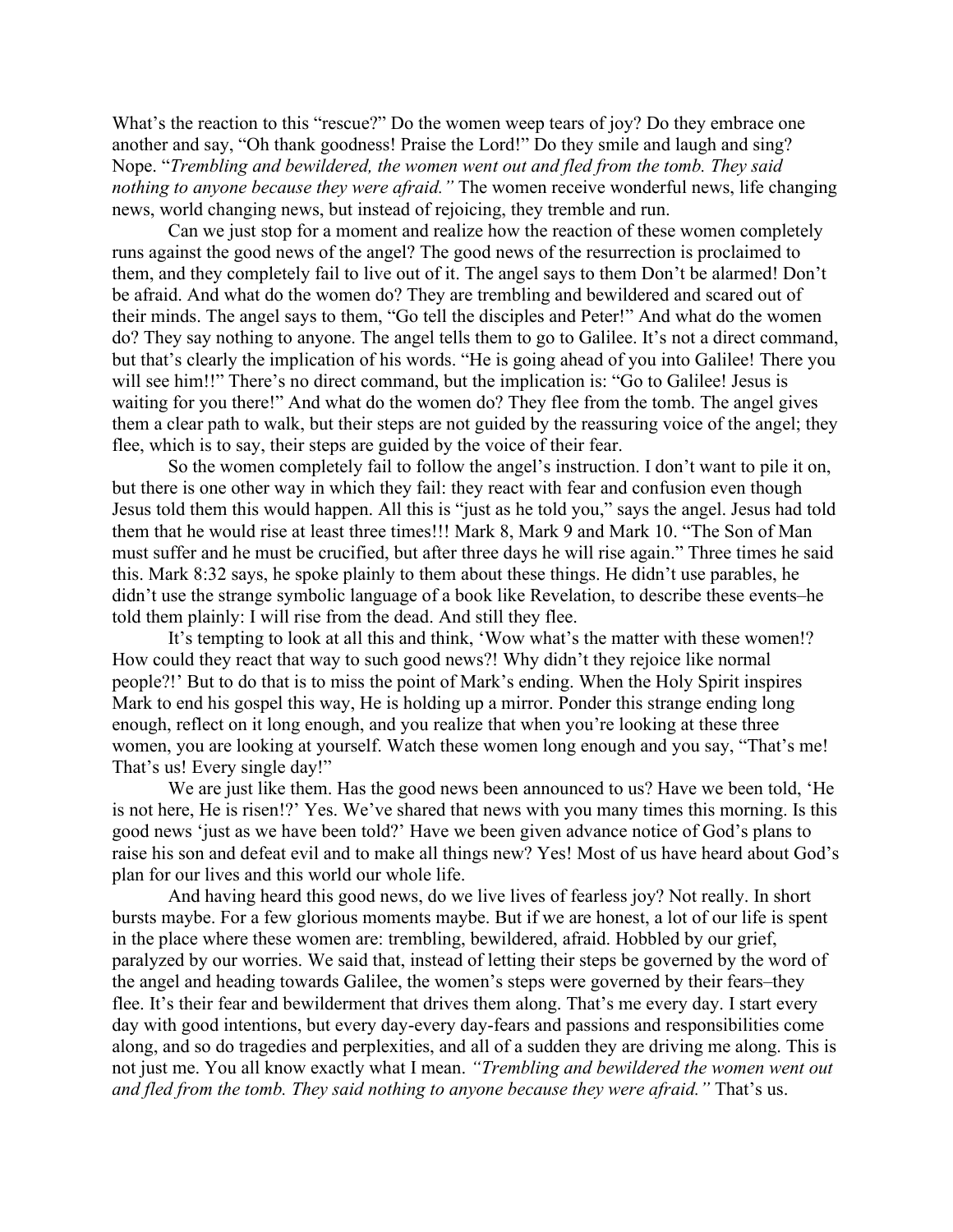It's not good. When human behavior is driven by fear, bad things happen. A couple of weeks ago in an article he wrote, David French–who is a Christian social commentator and thinker–made a point that I've heard some other people make. He points out the sharp growth in anxiety among young people. You've probably heard these statistics. Between 2009 and 2019–so this is the 10 years leading up to the pandemic–the percentage of teens who reported "persistent feelings of sadness or hopelessness" rose from 26 percent to 37 percent. In 2021 that number rose to 44 percent. "Persistent feelings of sadness and hopelessness." Why the increase? There are multiple causes I'm sure, but French wonders if many of these children are simply channeling the adults they see around them. Let me ask you adults, adults, is there any fear and anger in our world right now? Are we fighting about anything these days? Is there more or less of it than there was 10 years ago? Our children are simply watching us. That's how children learn, by watching adults. They see us living out of fear and anger, they see us worrying our way through our days, and they follow suit.

*"Trembling and bewildered, the women went out and fled from the tomb… because they were afraid."* Mark uses verse 8 as a kind of mirror. We look at these three women and we see ourselves. As we've already seen, when he holds up that mirror, Mark is challenging us. He's challenging us to be resurrection people, he's challenging us to live with more joy and less panic. But I don't think that's the main reason he holds up the mirror. I think he holds up the mirror for our encouragement. Mark shows us the fear and bewilderment of the women as a way to say, "This is us people. This is what it means to be human. This is what we humans do."

That's a message he's been trying to send through the whole gospel. Remember the theme of our Lenten sermon series? We went through the gospel of Mark and we saw how all human powers and human institutions and human good intentions fail to do right by Jesus. The religious leaders, the crowds, the political leaders, his family, his friends, they all fail Jesus. Human failure is like a theme in Mark. And now in the very last verse of his gospel, by showing us these bewildered women, Mark hits the theme one last time. Once again we completely miss the mark. You might say it's his way of proclaiming the doctrine of total depravity.

Maybe you're thinking, 'but I thought you said this was a word of encouragement! How does showing us what a mess we are encourage us?' It's encouraging because none of our mess, none of our foolishness, none of our sin, none of our failure, none of our doubt could stop God from accomplishing his purposes in Jesus. Mark's ending doesn't just show us total depravity; it proclaims more forcefully the absolute, merciful sovereignty of God. It doesn't matter what we humans do, Christ is risen! The religious leaders turn against God's messiah. Doesn't matter. Christ is risen! The political leaders fail to do justice. Doesn't matter, Christ is risen! The women panic and flee and don't do what the angel said. Doesn't matter. Christ is risen! You somehow manage to fall into your worries every single day. Doesn't matter. Christ is risen! That doesn't excuse our behavior. We are responsible for our sins and our failures. But when you belong to Jesus, when you take refuge in him, these sins may infect you, and they may torment you, but they cannot have you, because Christ is risen.

"Christ is risen… and he has gone ahead of you into Galilee." That's an interesting little bit of information. Why does Jesus go ahead into Galilee? What's that all about? Galilee is home for Jesus and home for most of his disciples. Galilee is home turf. Galilee is the place of their common life and their common work, the place of their everyday tasks. When the angel tells the women that Jesus has gone ahead of them into Galilee, he's saying that Jesus has gone ahead of them into the places of responsibility and everyday worry and everyday work and everyday relationships. He's out ahead of them and he's working his resurrection power.